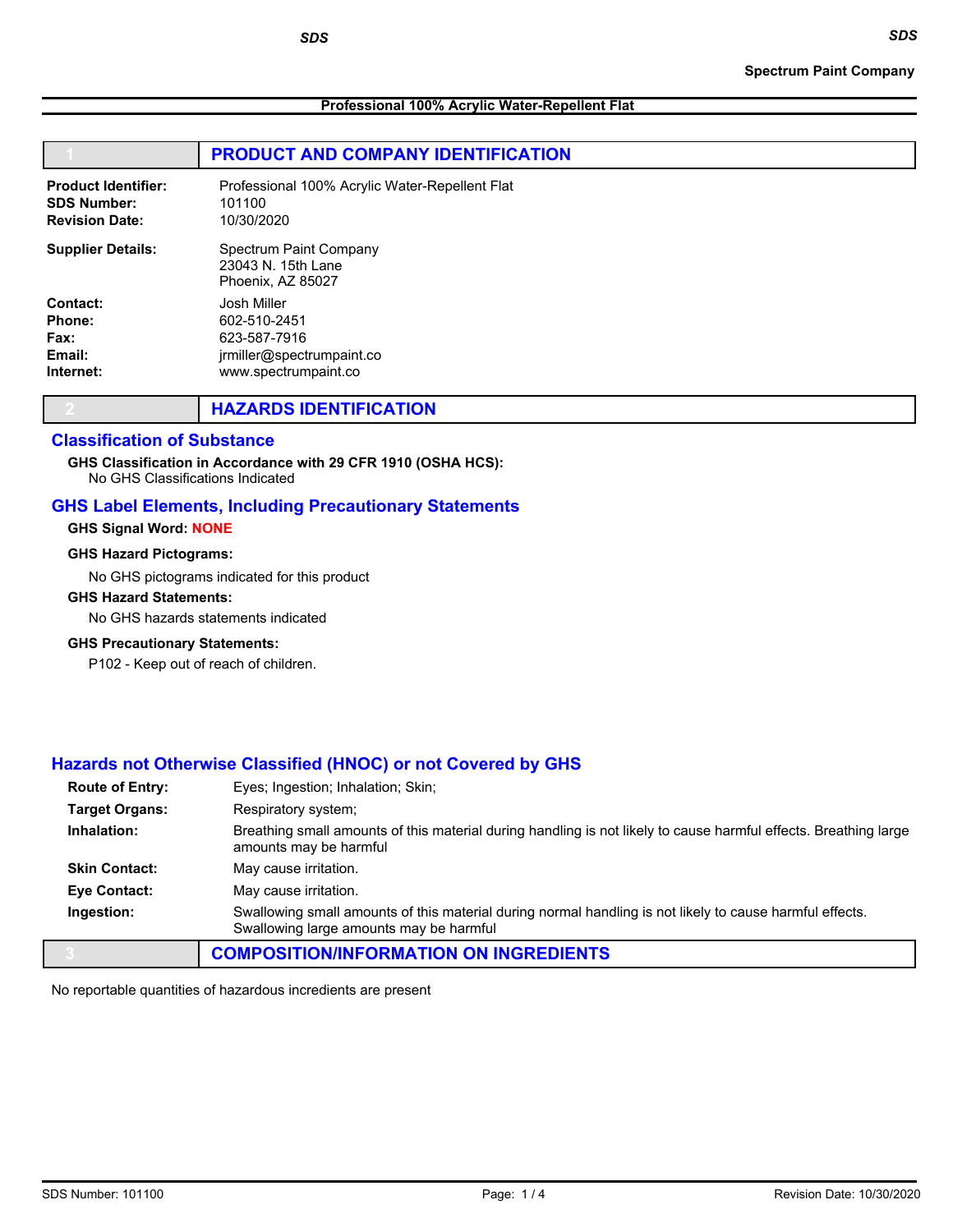|                                                | <b>FIRST AID MEASURES</b>                                                                                                                                                                                                              |  |
|------------------------------------------------|----------------------------------------------------------------------------------------------------------------------------------------------------------------------------------------------------------------------------------------|--|
| Inhalation:                                    | If symptoms develop, move individual away from exposure and into fresh air. If symptoms persis, seek medical<br>attention. If breathing is difficvult, administer oxygen. Keep person warm and quiet: seek immediate medical attention |  |
| <b>Skin Contact:</b>                           | Wash with soap and water.                                                                                                                                                                                                              |  |
| Eye Contact:                                   | Immediately flush eyes with large amounts of water for at least 15 minutes, lifting eyelids occasionally to facilitate<br>irrigation. If symptoms persis or there is any visual difficulty, seek medical attention                     |  |
| Ingestion:<br>Seek immediate medical attention |                                                                                                                                                                                                                                        |  |
|                                                | <b>FIRE FIGHTING MEASURES</b>                                                                                                                                                                                                          |  |

Dry chemical, Carbon dioxide (CO2), Water spray

Unusual Hazards: Material can splatter above 100C, 212F. Closed containers may explode when exposed to extreme heat. Water may be helpful in cooling unruptured containers.

| <b>ACCIDENTAL RELEASE MEASURES</b> |
|------------------------------------|
|                                    |

Pick up excess with inert absorbant material and place into separate waste container.

|                                          | <b>HANDLING AND STORAGE</b>                                             |
|------------------------------------------|-------------------------------------------------------------------------|
| <b>Handling Precautions:</b>             | Avoid breathing vapors or mist. Keep material out of reach of children. |
| <b>Storage Requirements:</b>             | Store in cool/dry area.                                                 |
|                                          | <b>EXPOSURE CONTROLS/PERSONAL PROTECTION</b>                            |
| <b>Personal Protective</b><br>Equipment: | HMIS PP, G   Safety Glasses, Gloves, Vapor Respirator                   |
|                                          | PHYSICAL AND CHEMICAL PROPERTIES                                        |
|                                          |                                                                         |
| Appearance:                              | Viscous white or colored opaque liquid                                  |
| <b>Physical State:</b>                   | Liquid                                                                  |
| Odor:                                    | Mild odor                                                               |
| Solubility:                              | Dilutable in water                                                      |
| <b>Specific Gravity or Density:</b>      | 1.26                                                                    |
| <b>Boiling Point:</b>                    | 379F                                                                    |
| <b>Vapor Density:</b>                    | Heavier than air                                                        |

| <b>Evaporation Rate:</b>                                         | Slower than Ether    |  |
|------------------------------------------------------------------|----------------------|--|
| Upper Flammability Limit and<br><b>Lower Flammability Limit:</b> | UFL: 15.3% LFL: 3.2% |  |

|                    | STABILITY AND REACTIVITY                         |  |
|--------------------|--------------------------------------------------|--|
| Chamical Stability | <b>Droduct is stable under nermal conditions</b> |  |

| <b>Chemical Stability:</b>                        | Product is stable under normal conditions.                                                  |
|---------------------------------------------------|---------------------------------------------------------------------------------------------|
| <b>Conditions to</b><br><b>Avoldentification:</b> | Excessive heat or freezing                                                                  |
| <b>Materials to Avoldentification:</b>            | Materials which are water reactive, strong alkaline, or strong acidic                       |
| <b>Hazardous Decomposition:</b>                   | After exaporation of water, polymer can burn and produce Carbon Monoxide and Carbon Dioxide |
| <b>Hazardous Polymerization:</b>                  | Will not occur.                                                                             |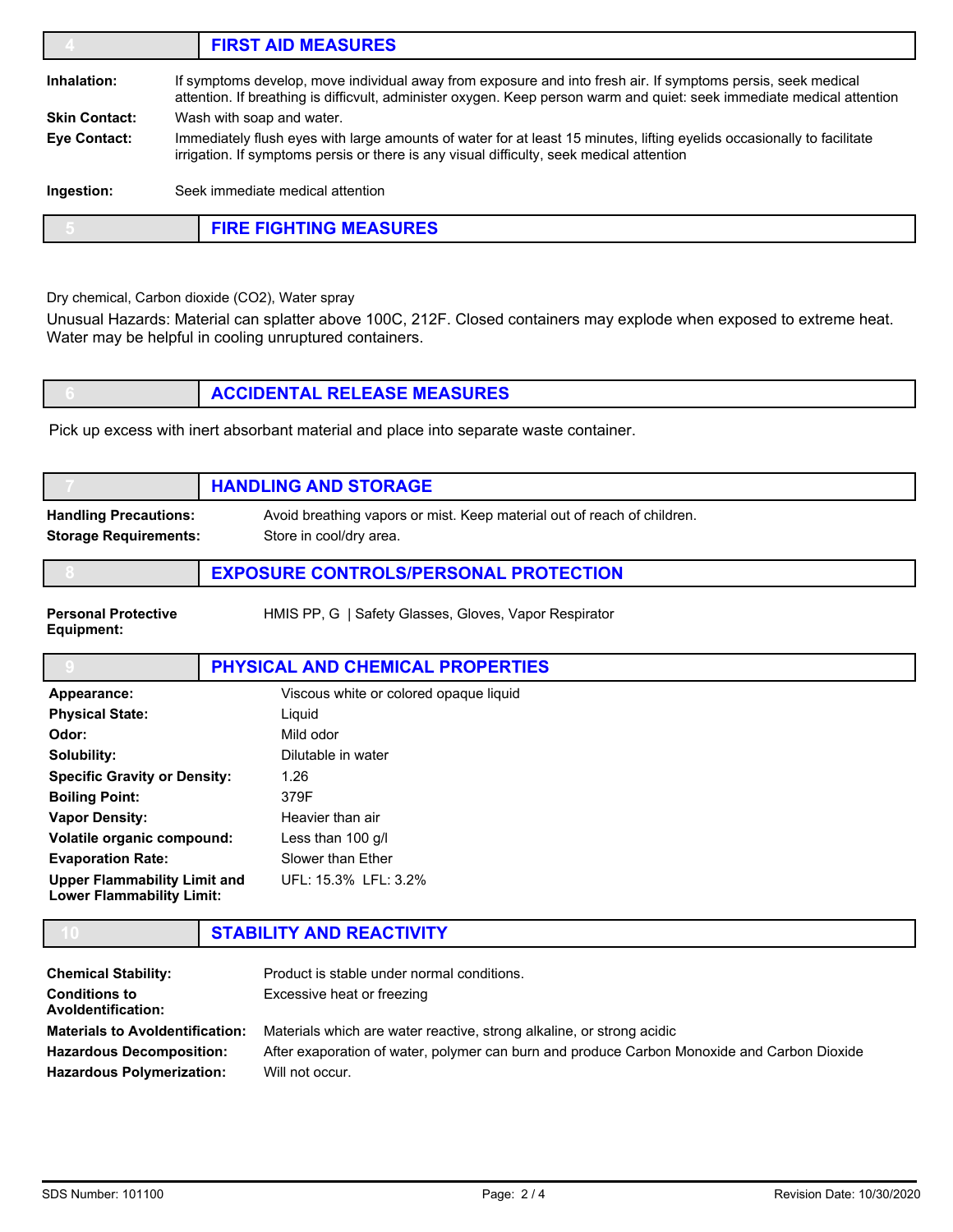# **TOXICOLOGICAL INFORMATION**

## Toxicity Data:

| Eye Effects:            | Not Known.                            |
|-------------------------|---------------------------------------|
| Skin Effects:           | Not Known.                            |
|                         | Accute Inhalation Effects: Not Known. |
| <b>Chronic Effects:</b> | Not Known.                            |
| Carcinogenicity:        | Not Known.                            |
| Mutagenicity:           | Not Known.                            |
| Teratogenicity:         | Not Known.                            |

Accute Oral Effects: Not Known.

|  | <b>ECOLOGICAL INFORMATION</b> |
|--|-------------------------------|
|--|-------------------------------|

Biodegradability - Product: No Data Available Bioaccumulation - Product: No Data Available Toxicity - Product: No Data Available

DISPOSAL CONSIDERATIONS

Dispose of in accordance with local, state and federal regulations.

**TRANSPORT INFORMATION** 

Non-hazardous for air, sea and road freight.

**REGULATORY INFORMATION**